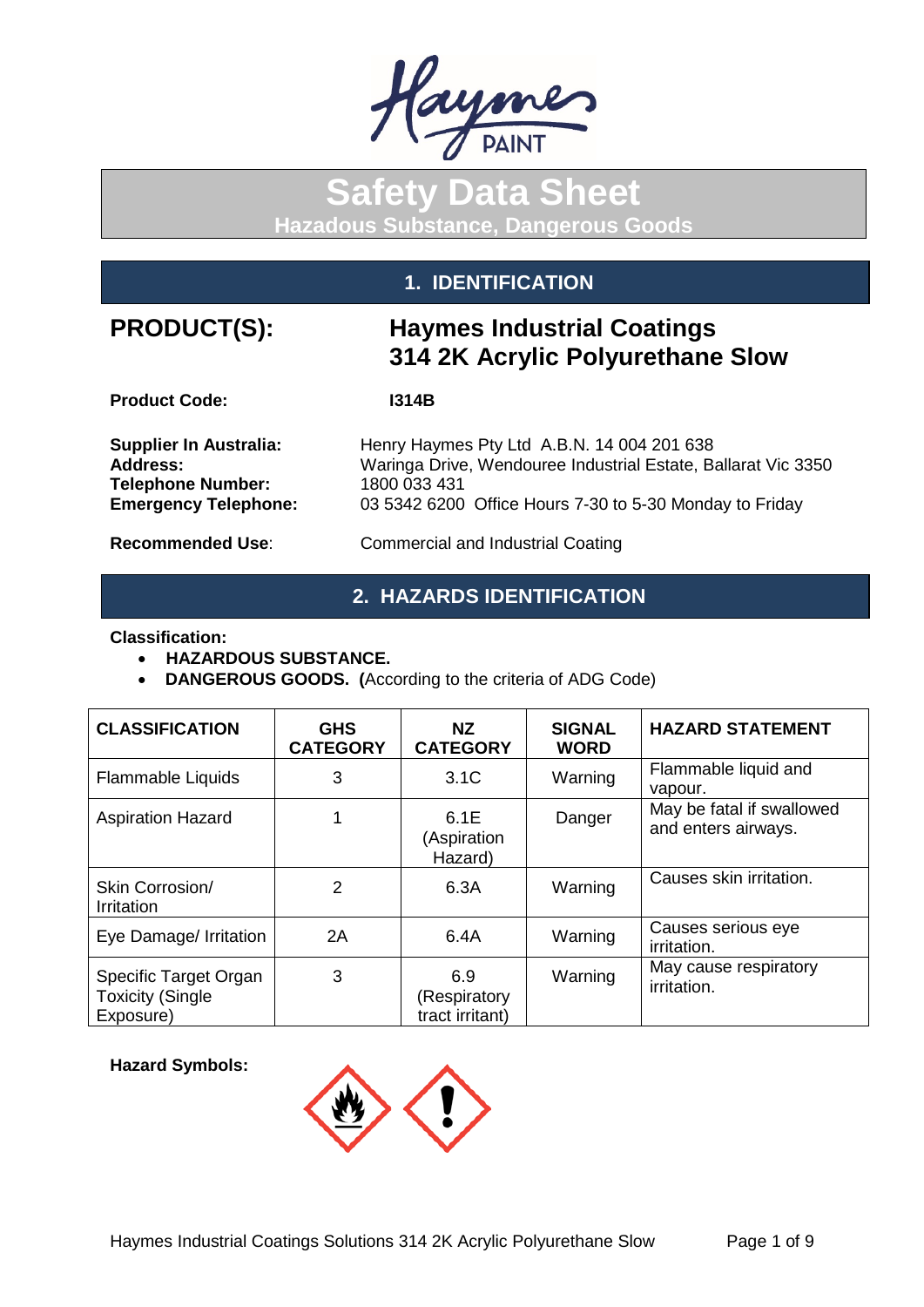#### **Precautionary Statements:**

- Keep away from heat/sparks/open flames/ hot surfaces. No smoking.
- Keep container tightly closed.
- Ground/bond container and receiving equipment.
- Use explosion-proof electrical/ventilation/lighting/equipment.
- Use only non-sparking tools.
- Take precautionary measures against static discharge.
- Avoid breathing dust/fume/gas/mist/vapours/spray.
- Wash hands thoroughly after handling.
- Use only outdoors or in a well-ventilated area.
- Wear protective gloves/protective clothing/eye protection/face protection.
- IF SWALLOWED: Immediately call a POISON CENTER or doctor/physician.
- IF ON SKIN (or hair): Remove /take off immediately all contaminated clothing. Wash skin with plenty of soap and water.
- IF INHALED: Remove to fresh air and keep at rest in a position comfortable for breathing.
- IF IN EYES: Rinse cautiously with water for several minutes. Remove contact lenses, if present and easy to do so. Continue rinsing.
- Call a POISON CENTER or doctor/physician if you feel unwell.
- Specific treatment (see first aid instructions in this SDS).
- DO NOT induce vomiting.
- If skin irritation occurs: Get medical advice/attention.
- If eye irritation persists: Get medical advice/attention.
- Take off contaminated clothing and wash before reuse.
- In case of fire: Use Foam, Carbon Dioxide or Dry Chemical Powder for extinction.
- Store in a well-ventilated place. Keep cool.
- Store locked up.
- Dispose of contents/container in accordance with the relevant government legislation. Normally suitable for incineration by an approved agent.

#### **3. COMPOSITION/INFORMATION ON INGREDIENTS**

| <b>Chemical Entity / Hazardous Component</b> | <b>CAS Numbers</b> | Proportion by wt. |
|----------------------------------------------|--------------------|-------------------|
| Xylene                                       | 1330-20-7          | $10 - 30%$        |
| Solvent Naphtha (petroleum), light arom.     | 64742-95-6         | $10 - 30%$        |
| Diacetone Alcohol                            | 123-42-2           | $10 - 30%$        |
| <b>Methoxy Propyl Acetate</b>                | 108-65-6           | < 10%             |
| <b>Dimethyl Glutarate</b>                    | 1119-40-0          | < 10%             |
| Dimethyl Adipate                             | 627-93-0           | < 10%             |
| <b>Dimethyl Succinate</b>                    | 106-65-0           | < 10%             |

This product(s) also contains  $30 - 60\%$  of other ingredients which are considered non-hazardous in accordance with ASCC/NOHSC and NZ HSNO criteria.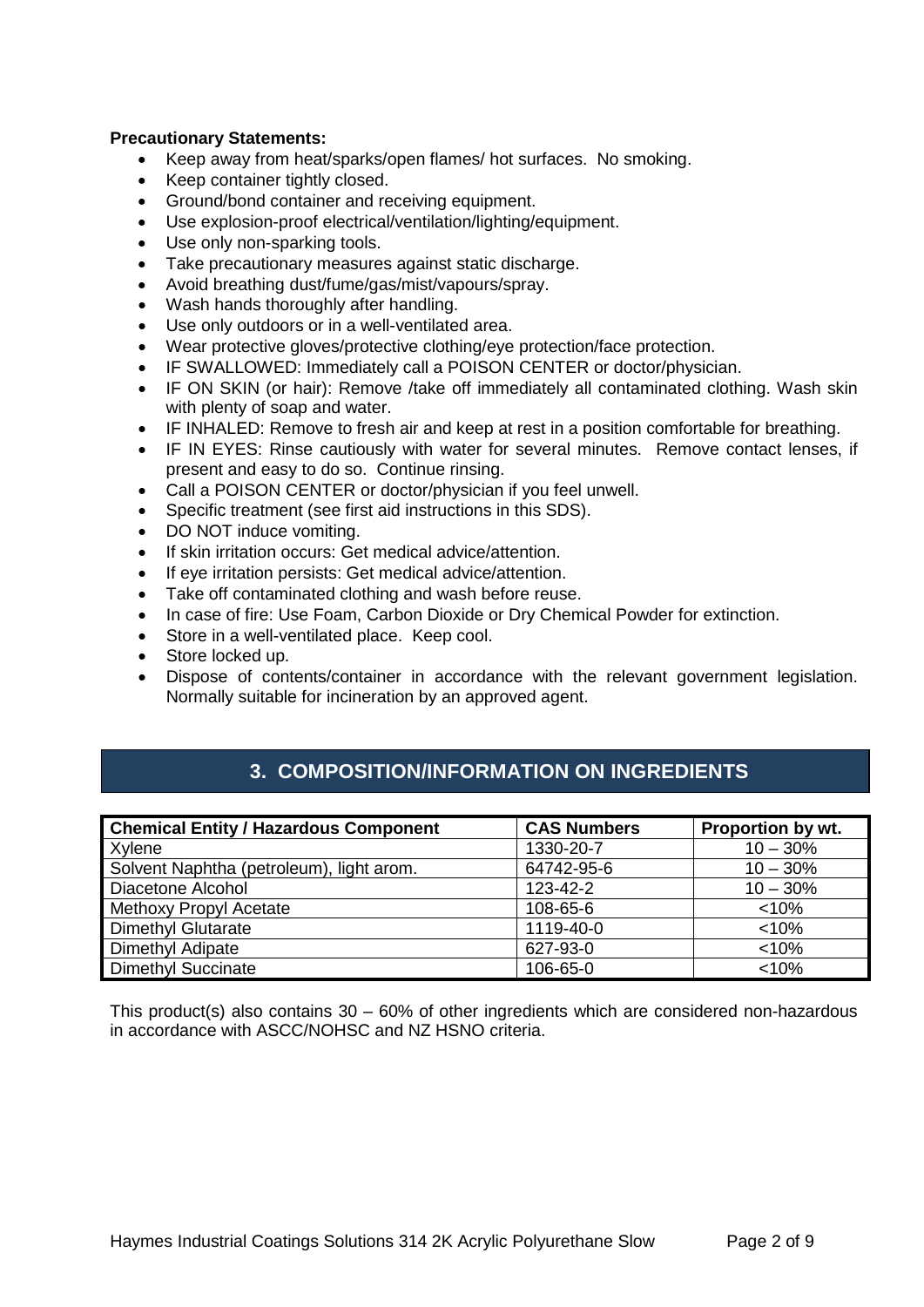#### **4. FIRST AID MEASURES**

| <b>Route of Exposure</b> | <b>First Aid Measures</b>                                                                                                                                                                                                                                                                                                                                                                                                                  |
|--------------------------|--------------------------------------------------------------------------------------------------------------------------------------------------------------------------------------------------------------------------------------------------------------------------------------------------------------------------------------------------------------------------------------------------------------------------------------------|
| Ingestion:               | Give a glass of water. Do NOT induce vomiting. Place patients head<br>downwards if vomiting occurs. Prevent it entering lungs, as aspiration of<br>material into the lungs can cause chemical pneumonitis which can be fatal.<br>Immediately call a POISON CENTER or doctor/physician.                                                                                                                                                     |
| Eye:                     | Immediately irrigate with large quantities of water for at least 15 minutes.<br>Remove contact lenses, if present and easy to do so. Continue rinsing. If<br>eye irritation persists: Get medical advice/attention.                                                                                                                                                                                                                        |
| Skin:                    | Wash exposed area thoroughly with soap and water. Remove<br>contaminated clothing. If skin irritation occurs: Get medical<br>advice/attention.                                                                                                                                                                                                                                                                                             |
| Inhaled:                 | Give fresh air, careful not to become a casualty yourself. Remove and<br>loosen clothing. If breathing is normal make patient comfortable and keep<br>warm till recovered. If breathing is difficult ensure the airways are clear and<br>have a qualified person give oxygen from a face mask. If breathing has<br>stopped commence (EAR) and if cardiac arrest has occurred, commence<br>(CPR) and get medical advice/attention urgently. |
| <b>Advice To Doctor:</b> | Treat Symptomatically.                                                                                                                                                                                                                                                                                                                                                                                                                     |

#### **5. FIRE FIGHTING MEASURES**

**Suitable Extinguishing Media:** Foam, Carbon Dioxide or Dry Chemical Powder.

**Hazards from Combustion Products:** If involved in a fire, toxic materials such as carbon monoxide, carbon dioxide, nitrogen oxide, isocyanate vapour, traces of hydrogen cyanide, hydrogen chloride gas, hydrogen fluoride gas, various chlorine and/or fluorine compounds as well as hydrocarbons may form.

**Precautions for Firefighters:** Heating can cause rupture of containers with explosive force. If safe do so, remove all sources of ignition and any containers from the path of the fire. Keep cool with water spray.

Firefighters should wear self contained breathing apparatus with a full face and operated in the positive pressure mode.

**Hazchem Code:** 3[Y]E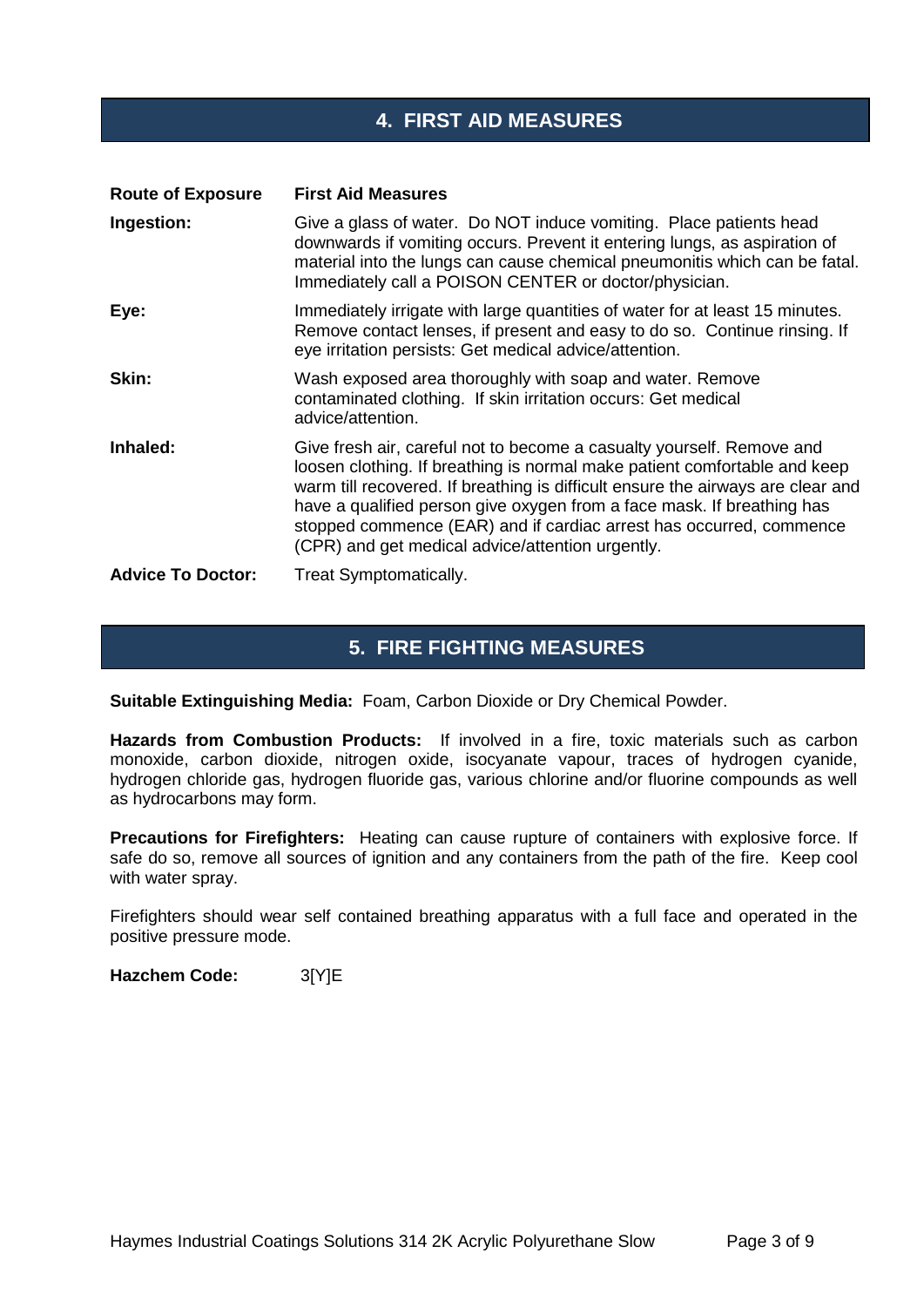#### **6. ACCIDENTAL RELEASE MEASURES**

**Personal Precautions:** In case of an accidental release or spill, evacuate the danger area. Wear the correct Personal Protective Equipment (See section 8 of SDS). Do not breathe vapours. Extinguish all ignition sources and shut off the source of the spill. Ventilate the area.

**Environmental Precautions:** Avoid release to the environment by bunding or covering drains.

**Containment:** Contain and absorb the spill with absorbent material such as sand, soil or vermiculite. Transfer the material into drums, using non-sparking tools. Seal and label the drums. Contact the appropriate waste management authority for disposal.

### **7. HANDLING AND STORAGE**

**Precautions For Safe Handling:** Wear the correct Personal Protective Equipment (See Section 8 of the SDS) when using this product. Ground the container and receiving equipment whilst using. Only use non-sparking tools and take precautionary measures against static discharge.

Apply this product in a spray paint booth with an adequate exhaust system and explosion-proof electrical, ventilation, and lighting equipment.

Never eat, drink or smoke whilst handling this product. Always wash hands thoroughly after using this product and before smoking, eating, drinking or using the toilet.

**Conditions For Safe Storage:** Keep containers away from heat/sparks/open flames/ hot surfaces. Store containers in a well-ventilated area and away sources of ignition, oxidising agents and/or foodstuffs. Store containers in a cool place and out of direct sunlight. Keep containers tightly closed when not in use and check regularly for leaks.

#### **8. EXPOSURE CONTROLS / PERSONAL PROTECTION**

| <b>Exposure Limits:</b>                  | TLV-TWA (mg/m <sup>3</sup> ) |
|------------------------------------------|------------------------------|
| Xylene                                   | 350                          |
| Solvent Naphtha (petroleum), light arom. | Not Available                |
| Diacetone Alcohol                        | 238                          |
| Methoxy Propyl Acetate                   | 274                          |
| <b>Dimethyl Glutarate</b>                | Not Available                |
| Dimethyl Adipate                         | Not Available                |
| <b>Dimethyl Succinate</b>                | Not Available                |

**Engineering Controls:** Ensure sufficient ventilation to maintain concentration below exposure standard. Keep containers sealed when not in use. Earth any mixing vessels when using this product. Apply the product in a spray paint booth with an adequate exhaust system and explosionproof electrical, ventilation, and lighting equipment. The sprayer must wear a self-contained breathing apparatus, with a full face and operated in the positive pressure mode. If a spray paint booth is unavailable and the product is used in a well ventilated area, then:

- the sprayer must wear a self-contained breathing apparatus, with a full face and operated in the positive pressure mode;
- the area must be well isolated from other persons, which may mean only the sprayer is at the workplace and everyone else has left. In this case, well isolated means there is no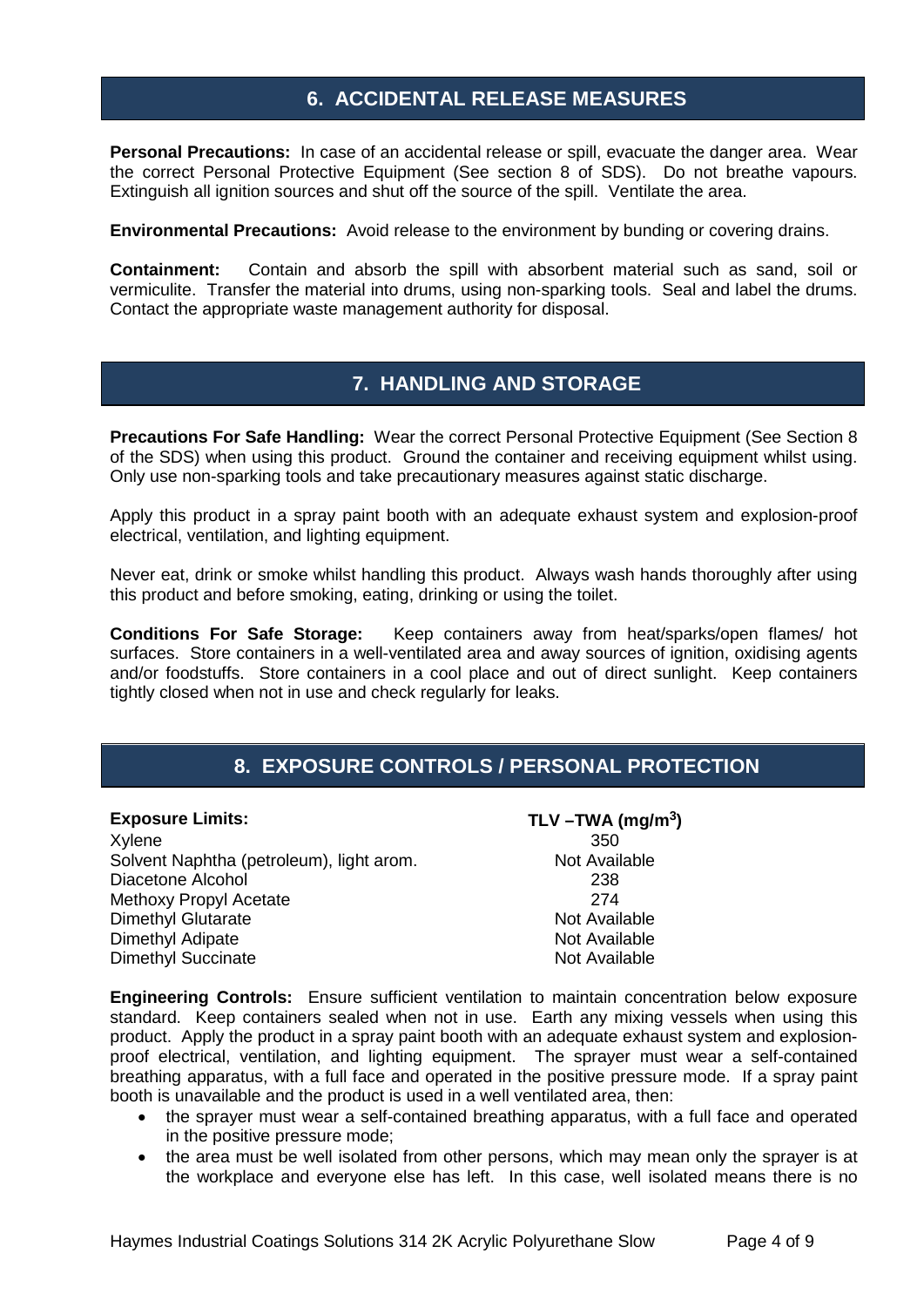potential for anyone else at that workplace (or passing the workplace) to be exposed to the dust/fume/gas/mist/vapours/spray;

• and adequate time must be allowed after the spraying is completed before other persons can enter the workplace - e.g. the following morning.

**Personal Protection:** Skin contact should be avoided by wearing impervious work clothing, boots and Neoprene or PVC gloves. Eyes should be protected by chemical goggles or safety glasses fitted with side shields (Refer to AS/NZS 1337). When using this product, a self-contained breathing apparatus, with a full face and operated in the positive pressure mode, must be used. (Refer to AS/NZS 1715 and 1716).

### **9. PHYSICAL AND CHEMICAL PROPERTIES**

| Appearance:                             | Clear viscous liquid.              |
|-----------------------------------------|------------------------------------|
| Odour:                                  | Strong solvent odour.              |
| <b>Odour Threshold:</b>                 | Not Available                      |
| pH:                                     | Not Applicable.                    |
| <b>Melting Point/Freezing Point:</b>    | Not Applicable                     |
| <b>Boiling Point Range:</b>             | $138 - 225$ <sup>O</sup> C         |
| Flash Point:                            | 24 <sup>O</sup> C (Closed Cup)     |
| <b>Evaporation Rate:</b>                | $0.007 - 0.70$ (Butyl Acetate = 1) |
| Flammability:                           | Flammable liquid and vapour.       |
| <b>Flammability Limits:</b>             | 1 (LEL) to 8% (UEL) by volume      |
| Vapour Pressure:                        | 1.7 kPa @ 20 <sup>o</sup> C        |
| Vapour Density:                         | Not Available                      |
| <b>Relative Density:</b>                | $0.95 - 1.05$                      |
| Solubility In Water:                    | Not Available                      |
| Partition Coefficient: n-octanol/water: | Not Available                      |
| Auto-ignition Temperature:              | 370 <sup>o</sup> C                 |
| <b>Decomposition Temperature:</b>       | Not Available                      |
| Viscosity:                              | $<$ 1,000 cps                      |

## **10. STABILITY AND REACTIVITY**

**Chemical Stability:** Stable under ordinary conditions of use and storage.

**Conditions to Avoid:** Avoid all ignition sources.

**Incompatible Materials:** None

**Hazardous Decomposition Products:** If involved in a fire, toxic materials such as carbon monoxide, carbon dioxide, nitrogen oxide, isocyanate vapour, traces of hydrogen cyanide, hydrogen chloride gas, hydrogen fluoride gas and various chlorine and fluorine compounds and hydrocarbons may form.

**Hazardous Reactions:** Not Applicable.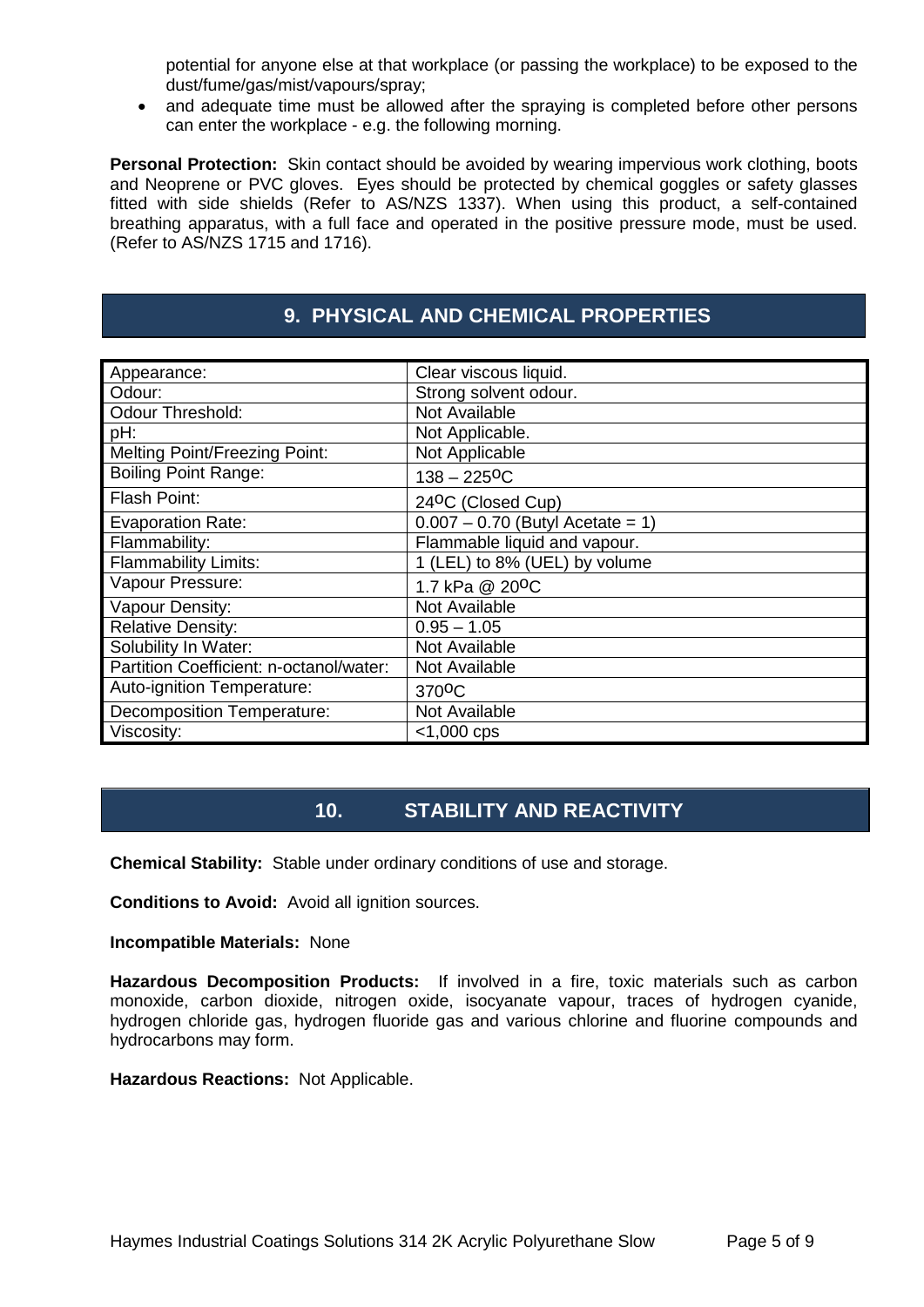## **11. TOXICOLOGICAL INFORMATION**

There is no data available on this product itself. The following information (where available) relates to the individual ingredients of the product.

| <b>Acute Toxicity - Oral:</b>                                                           |              |                           |                     |
|-----------------------------------------------------------------------------------------|--------------|---------------------------|---------------------|
| Ingredient<br>Not Available                                                             | Value (LD50) | <b>Species</b>            | <b>GHS Category</b> |
| <b>Health Effects:</b>                                                                  |              |                           |                     |
| Acute:                                                                                  |              |                           |                     |
| <b>Chronic:</b>                                                                         |              |                           |                     |
| <b>Acute Toxicity - Dermal:</b>                                                         |              |                           |                     |
| Ingredient<br>Not Available                                                             | Value (LD50) | <b>Species</b>            | <b>GHS Category</b> |
| <b>Health Effects:</b>                                                                  |              |                           |                     |
| Acute:                                                                                  |              |                           |                     |
| <b>Chronic:</b>                                                                         |              |                           |                     |
| <b>Acute Toxicity - Inhalation:</b>                                                     |              |                           |                     |
| Ingredient<br>Not Available                                                             | Value (LC50) | <b>Species</b>            | <b>GHS Category</b> |
| <b>Health Effects:</b>                                                                  |              |                           |                     |
| Acute:                                                                                  |              |                           |                     |
| <b>Chronic:</b>                                                                         |              |                           |                     |
| <b>Skin Corrosion/Irritation:</b>                                                       |              | <b>GHS Category</b>       |                     |
| Xylene<br>Diacetone Alcohol                                                             |              | 2<br>3                    |                     |
| Health Effects: Causes skin irritation.                                                 |              |                           |                     |
| <b>Acute:</b> Causes skin irritation.                                                   |              |                           |                     |
| <b>Chronic:</b> May cause dermatitis and eczema.                                        |              |                           |                     |
| <b>Eye Damage/Irritation:</b><br>Diacetone Alcohol                                      |              | <b>GHS Category</b><br>2Α |                     |
| Health Effects: Causes serious eye irritation.                                          |              |                           |                     |
| Acute: Causes redness, tearing or blurred vision.                                       |              |                           |                     |
| <b>Chronic:</b> Will cause discomfort and may cause redness, itching or blurred vision. |              |                           |                     |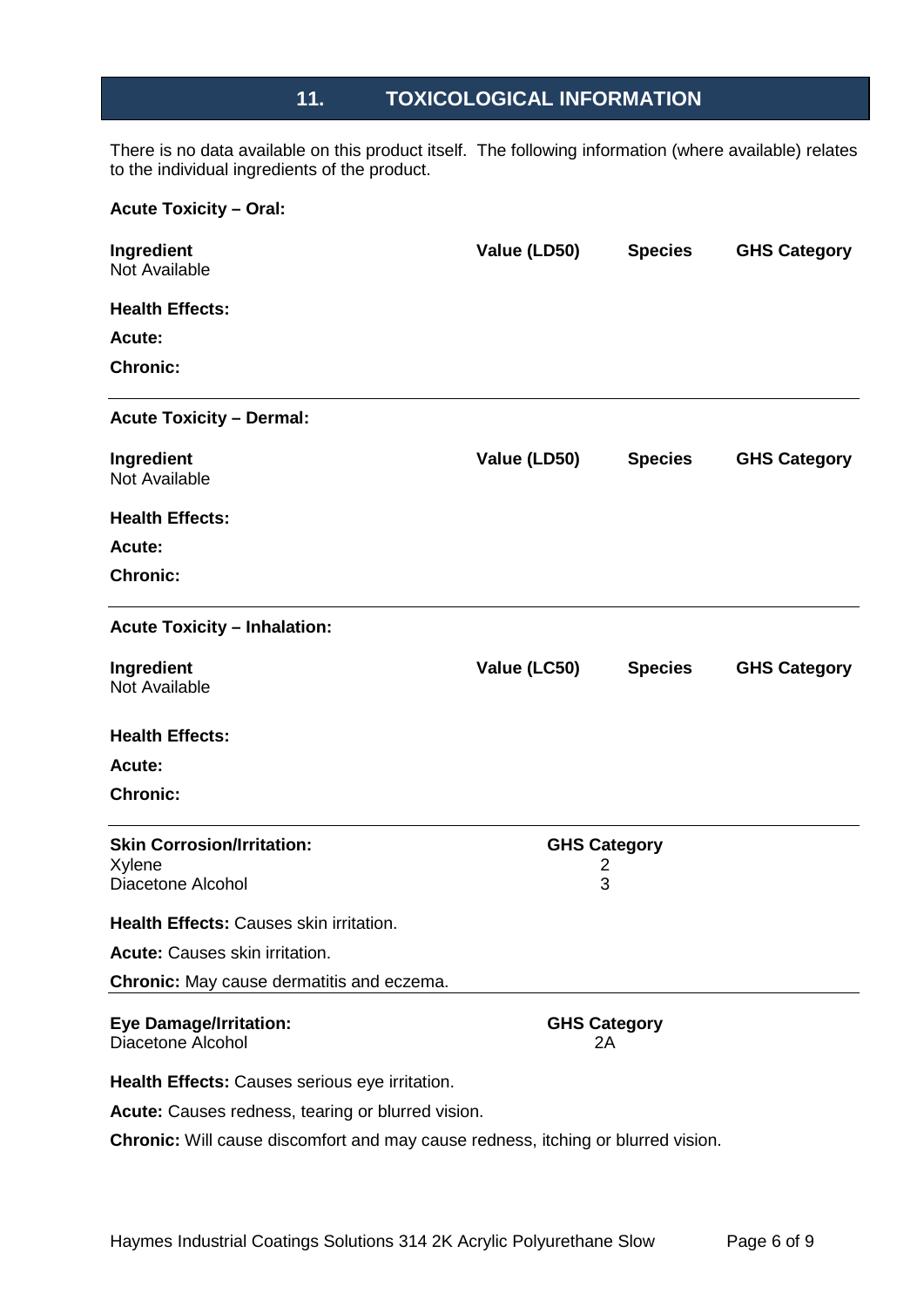| <b>Respiratory or Skin Sensitation:</b><br>Not Available                       | <b>GHS Category</b>      |
|--------------------------------------------------------------------------------|--------------------------|
| <b>Health Effects:</b>                                                         |                          |
| <b>Germ Cell Mutagenicity:</b><br>Not Available                                | <b>GHS Category</b>      |
| <b>Health Effects:</b>                                                         |                          |
| Carcinogenicity:<br>Not Available                                              | <b>GHS Category</b>      |
| <b>Health Effects:</b>                                                         |                          |
| <b>Toxic To Reproduction:</b><br>Not Available                                 | <b>GHS Category</b>      |
| <b>Health Effects:</b>                                                         |                          |
| <b>Specific Target Organ Toxicity (Single</b><br>Exposure):<br>Xylene          | <b>GHS Category</b><br>3 |
| Health Effects: May cause respiratory irritation.                              |                          |
| <b>Specific Target Organ Toxicity (Repeated</b><br>Exposure):<br>Not Available | <b>GHS Category</b>      |
| <b>Health Effects:</b>                                                         |                          |
| <b>Aspiration Hazard</b><br>Solvent Naphtha (petroleum), light arom.           | <b>GHS Category</b>      |

**Health Effects:** May be fatal if swallowed and enters airways.

## **12. ECOLOGICAL INFORMATION**

**Environmental Precautions:** Avoid release to the environment, the product should not be allowed to enter drains, water courses or the soil.

There is no data available on this product itself. The following information (where available) relates to the individual ingredients of the product.

#### **Hazardous To The Aquatic Environment – Acute Hazard:**

| <b>GHS Category</b><br>Ingredient<br>Value (LC50)<br><b>Species</b> |
|---------------------------------------------------------------------|
|---------------------------------------------------------------------|

Haymes Industrial Coatings Solutions 314 2K Acrylic Polyurethane Slow Page 7 of 9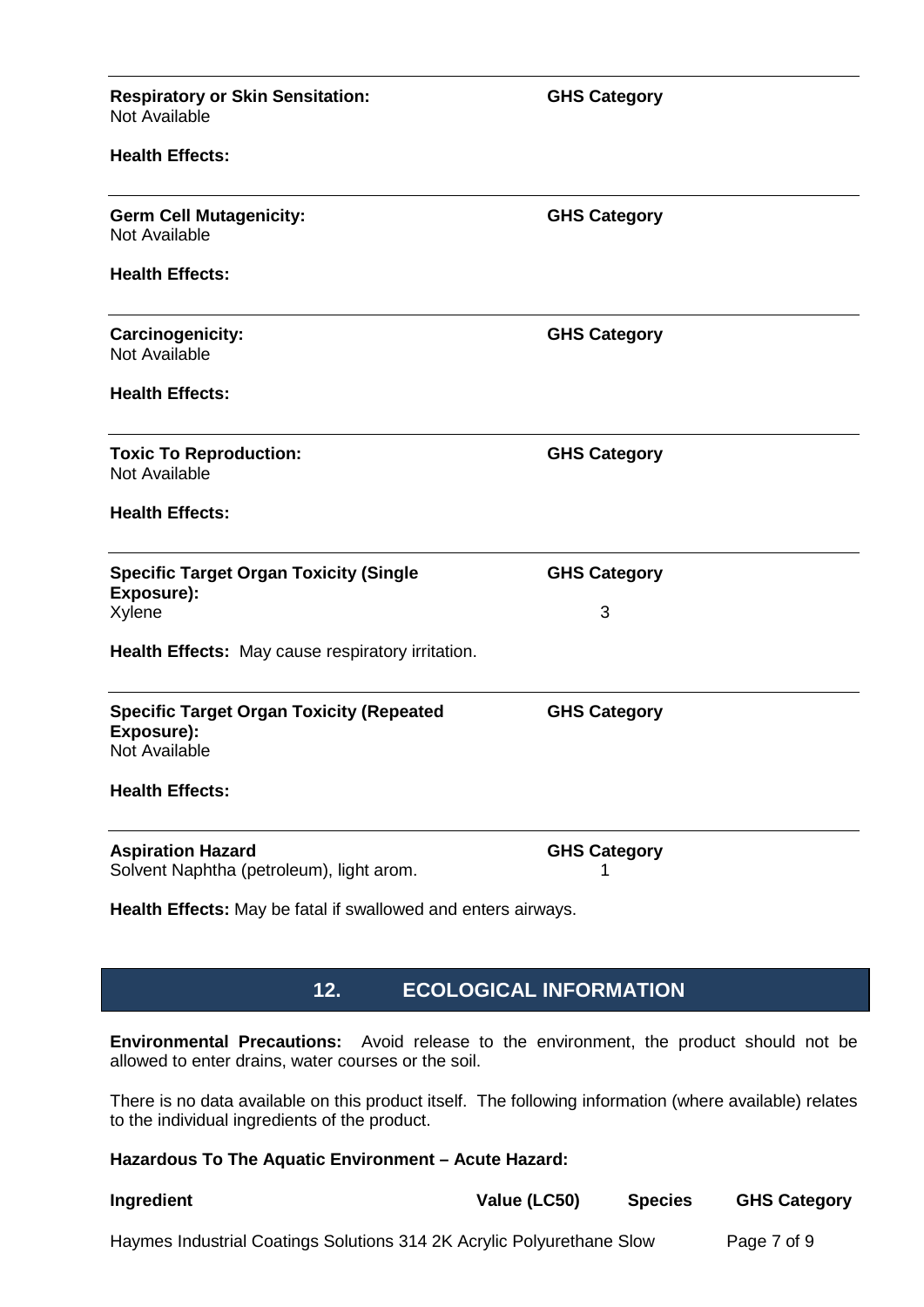**Effects:**

| Hazardous To The Aquatic Environment - Long Term Hazard: |              |                |                     |
|----------------------------------------------------------|--------------|----------------|---------------------|
| Ingredient<br>Not Available                              | Value (LC50) | <b>Species</b> | <b>GHS Category</b> |
| Effects:                                                 |              |                |                     |
| <b>Exotoxic To Terrestrial Vertebrates:</b>              |              |                |                     |
| Ingredient<br>Not Available                              | Value (LD50) | <b>Species</b> | <b>NZ Category</b>  |
| <b>Effects:</b>                                          |              |                |                     |

**Persistence and Degradability:** No information available.

**Bioaccumulative Potential:** No information available.

**Mobility in Soil:** No information available.

#### **13. DISPOSAL CONSIDERATIONS**

Contact the relevant waste management authority. Normally suitable for incineration by an approved agent.

|                                                                                                                                                                      | 14.                                                                     | <b>TRANSPORT INFORMATION</b>                                                                                                                                                                          |
|----------------------------------------------------------------------------------------------------------------------------------------------------------------------|-------------------------------------------------------------------------|-------------------------------------------------------------------------------------------------------------------------------------------------------------------------------------------------------|
| ADG (Land):<br><b>Shipping Name:</b><br><b>UN Number:</b><br>Hazard Class:<br><b>Subsidiary Risk:</b><br>Packaging Group<br>Hazchem                                  | <b>PAINT</b><br>1263<br>3<br>Not Applicable<br>Ш<br>3[Y]E               | <b>NZS 5433:</b><br><b>Shipping Name:</b><br><b>PAINT</b><br><b>UN Number:</b><br>1263<br>3<br>Hazard Class:<br><b>Subsidiary Risk:</b><br>Not Applicable<br>Packaging Group<br>Ш<br>Hazchem<br>3[Y]E |
| IMGD (Sea):<br><b>Shipping Name:</b><br><b>UN Number:</b><br><b>Hazard Class:</b><br><b>Subsidiary Risk:</b><br>Packaging Group:<br><b>Marine Pollutant:</b><br>EmS: | <b>PAINT</b><br>1263<br>3<br>Not Applicable<br>Ш<br>No<br>$F-E$ , $S-E$ | <b>ICAO/IATA (Air):</b><br><b>Shipping Name:</b><br><b>PAINT</b><br><b>UN Number:</b><br>1263<br>3<br>Hazard Class:<br><b>Subsidiary Risk:</b><br>Not Applicable<br>Packaging Group<br>Ш              |